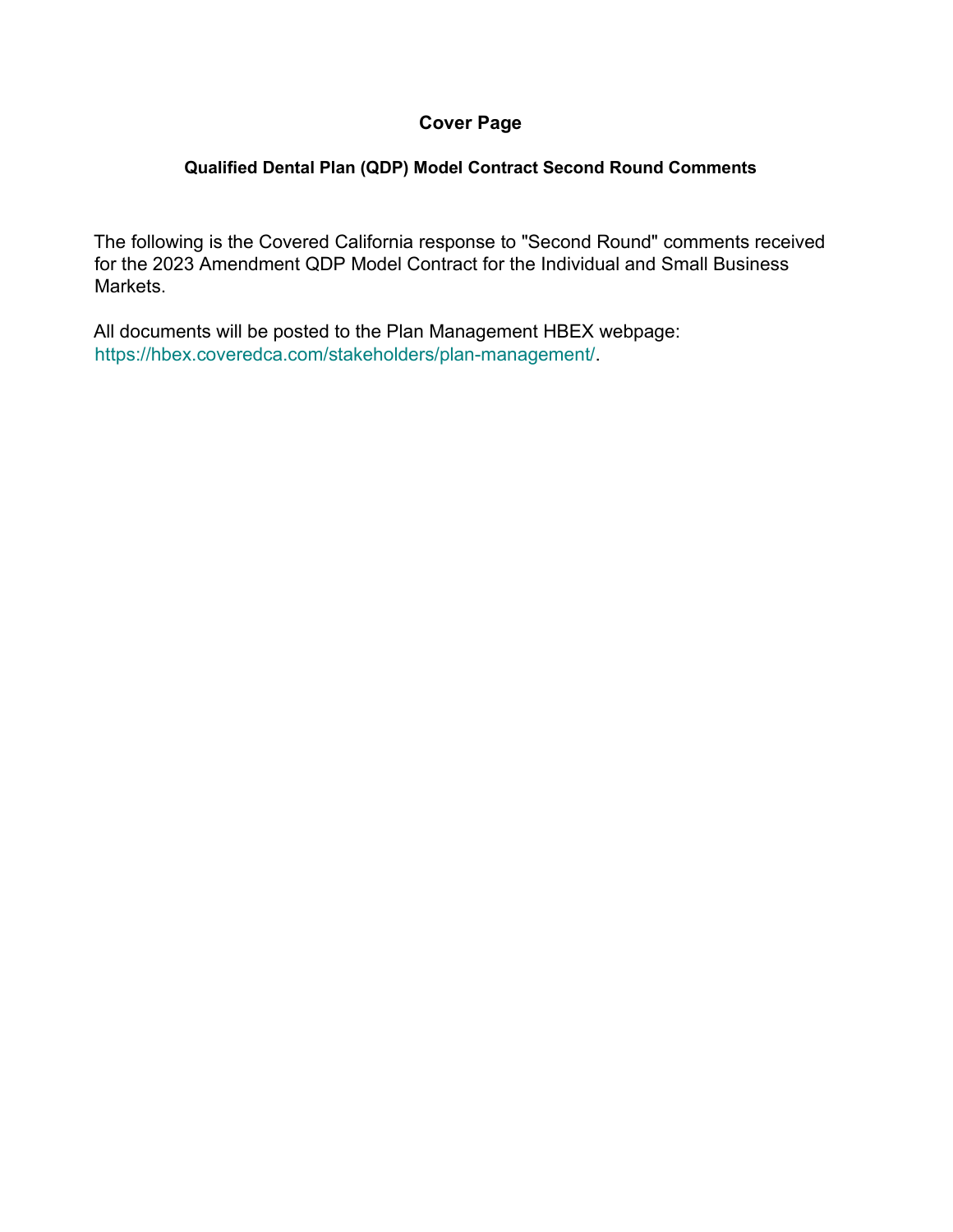## **COMMENT TEMPLATE - Draft 2017 - 2023 QDP Individual** Last Update: 1/13/2022

| Article | Section     | Comment                                                                                                                                                                                                                                                                                                                                                                           | <b>Response</b>                                                 |
|---------|-------------|-----------------------------------------------------------------------------------------------------------------------------------------------------------------------------------------------------------------------------------------------------------------------------------------------------------------------------------------------------------------------------------|-----------------------------------------------------------------|
|         | 2.2.1<br>g) | Section 2.2.5 f) the days were changed from 5 to 10 days, however for 2.2.1 g) they<br>were left at 5 days, please confirm this sections shouldn't be changed to 10 days as well been updated.                                                                                                                                                                                    | Covered California agrees with the request and the contract has |
|         |             | 2.6.2 c QDP Model Contract - Page 27, Section 2.6.2(c) - 1366.6 exempts dental plans from Covered California would like to receive off Exchange dental<br>offering off-exchange standalone mirrored products. The inclusion of off-exchange mayplan marketing materials. No contract change will be make.<br>lead to confusion. Suggest removing the inclusion of "off-exchange." |                                                                 |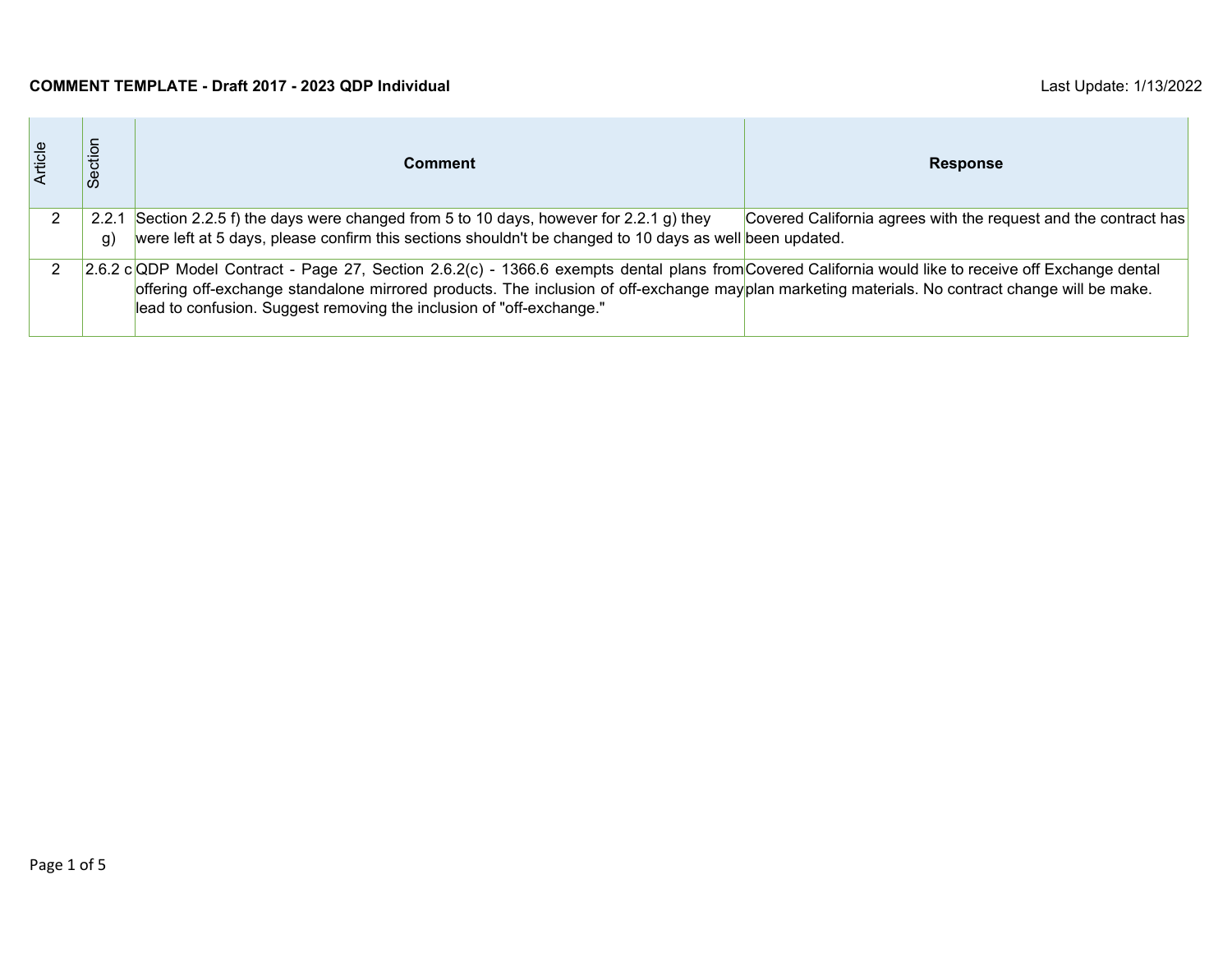| Article        | Section | <b>Comment</b>                                                                                                                                                                                                                                                                                                                                                                                                                                                                                                                                                                                                                                                                                                                                                                                                                                                                                                                                                                                                                                                                                                                                                                                                                                                                                                                                                                                                                                                                                                                                                                                                                                                                                                                                                                                                                                                                                                                                                                                                                                                                                                                                                                                                                                                                    | <b>Response</b>                                                                                                                                                                                                                                                                                                                                                                                                                                                                                                                                                                             |
|----------------|---------|-----------------------------------------------------------------------------------------------------------------------------------------------------------------------------------------------------------------------------------------------------------------------------------------------------------------------------------------------------------------------------------------------------------------------------------------------------------------------------------------------------------------------------------------------------------------------------------------------------------------------------------------------------------------------------------------------------------------------------------------------------------------------------------------------------------------------------------------------------------------------------------------------------------------------------------------------------------------------------------------------------------------------------------------------------------------------------------------------------------------------------------------------------------------------------------------------------------------------------------------------------------------------------------------------------------------------------------------------------------------------------------------------------------------------------------------------------------------------------------------------------------------------------------------------------------------------------------------------------------------------------------------------------------------------------------------------------------------------------------------------------------------------------------------------------------------------------------------------------------------------------------------------------------------------------------------------------------------------------------------------------------------------------------------------------------------------------------------------------------------------------------------------------------------------------------------------------------------------------------------------------------------------------------|---------------------------------------------------------------------------------------------------------------------------------------------------------------------------------------------------------------------------------------------------------------------------------------------------------------------------------------------------------------------------------------------------------------------------------------------------------------------------------------------------------------------------------------------------------------------------------------------|
| $\overline{2}$ |         | 2.6.4 On 10/4/21 we submitted the comment: The capturing of Race and Ethnicity, written and Covered California's position remains consistent with prior<br>spoken language, Gender identity, Sexual orientation, Disability status is critical to<br>meeting certain aspects of other contractual requirements such as in Attachment 7 and<br>Attachment 14/X. We request Covered California take steps towards requiring these<br>fields on the application, if permitted by law. Capturing this information at time of<br>enrollment is most appropriate and alleviates administrative burden on plans to collect<br>this information that Covered California could have access to. In addition, there may be questions by service channel and considering ways to provide<br>requirements for NCQA MHCD and/or Health Equity regarding the capturing of this<br>enrollment information which is most appropriately collected at time of enrollment by<br>Covered California.<br>Covered California responded with:<br>The comment doesn't address intent of this contract section. The reference to 'Other<br>Enrollment Information' is enrollment information, not race and ethnicity which is the<br>purview of Attachment 7. Since Enrollees may update through Covered California their<br>address, family size, income, or other data points which potentially affect which plans<br>they may enroll in, it's important the data sent by Covered California to the Contractor<br>be updated. No contract change will be made.<br>Updated 12/6/21 comment:<br>Since "other enrollment information" is not defined in this section of the Model Contract<br>and this type of "enrollment information" either is or should be in a future state included<br>on 834 and 834 maintenance transactions, we continue to request this change. We<br>request Covered California take steps towards requiring these fields at time of<br>application, if permitted by law. Capturing this information at time of enrollment is most<br>appropriate and alleviates administrative burden on plans to collect this information that<br>Covered California could have access to. Following initial enrollment updates to this<br>information should be bidirectional with Contractor. | responses. We agree the enrollment application is an important<br>opportunity to collect this information but Covered California<br>does not intend to pursue mandatory race and ethnicity<br>questions in the enrollment application. Covered California is<br>analyzing voluntary response rates to the race and ethnicity<br>training and support to enrollers in order to improve these<br>response rates.<br>Covered California will continue to explore opportunities to<br>improve capture of member self-identified race and ethnicity<br>data.<br>No contract change will be made. |
| Page 2 of 5    |         |                                                                                                                                                                                                                                                                                                                                                                                                                                                                                                                                                                                                                                                                                                                                                                                                                                                                                                                                                                                                                                                                                                                                                                                                                                                                                                                                                                                                                                                                                                                                                                                                                                                                                                                                                                                                                                                                                                                                                                                                                                                                                                                                                                                                                                                                                   |                                                                                                                                                                                                                                                                                                                                                                                                                                                                                                                                                                                             |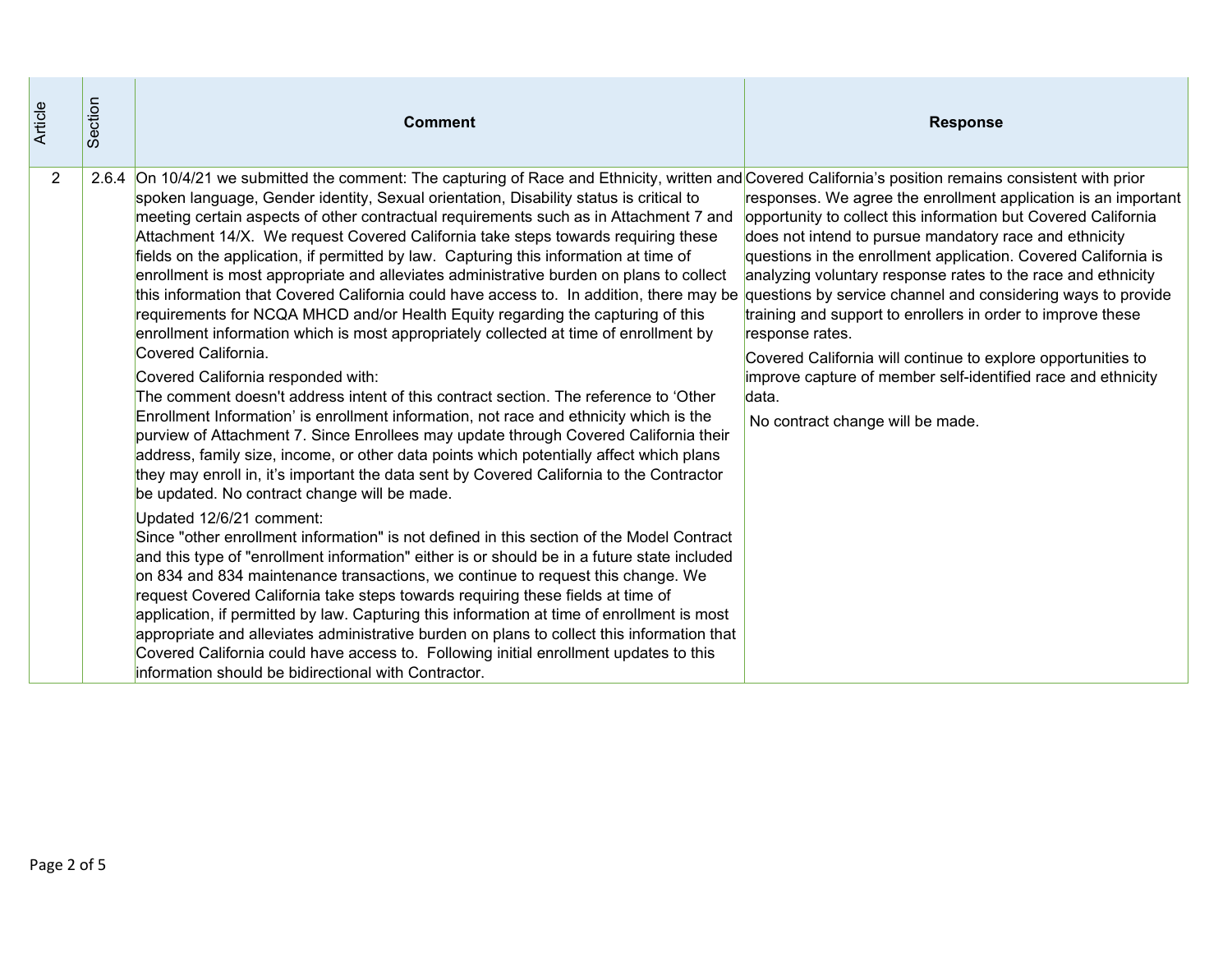| Article        | Section | <b>Comment</b>                                                                                                                                                                                                                                                                                                                                                                                                                                                                                                                                                                                                                                                                                                                                                                                                                                                                                                                                                                                                                                                                                                                                                                                                                                                                                                                                                                                                                                                                                                                                                                                                                                                                                                                                                                                                                                                                                                                                                                                                                                                                                                                                                | <b>Response</b>                                                                                                                                                                                                                                                                                                                                                                                                                                                                                                                                                                                                                                                  |
|----------------|---------|---------------------------------------------------------------------------------------------------------------------------------------------------------------------------------------------------------------------------------------------------------------------------------------------------------------------------------------------------------------------------------------------------------------------------------------------------------------------------------------------------------------------------------------------------------------------------------------------------------------------------------------------------------------------------------------------------------------------------------------------------------------------------------------------------------------------------------------------------------------------------------------------------------------------------------------------------------------------------------------------------------------------------------------------------------------------------------------------------------------------------------------------------------------------------------------------------------------------------------------------------------------------------------------------------------------------------------------------------------------------------------------------------------------------------------------------------------------------------------------------------------------------------------------------------------------------------------------------------------------------------------------------------------------------------------------------------------------------------------------------------------------------------------------------------------------------------------------------------------------------------------------------------------------------------------------------------------------------------------------------------------------------------------------------------------------------------------------------------------------------------------------------------------------|------------------------------------------------------------------------------------------------------------------------------------------------------------------------------------------------------------------------------------------------------------------------------------------------------------------------------------------------------------------------------------------------------------------------------------------------------------------------------------------------------------------------------------------------------------------------------------------------------------------------------------------------------------------|
| $\overline{2}$ |         | 2.6.4 On 10/4/21 we submitted the comment: We are concerned that this section does not<br>make it clear what "other enrollment information" QDPs must update on a continuous<br>basis from Covered California. If QDPs are expected to make outreach, such as for<br>Race/Ethnicity and Written/Spoken language, then we have a challenge regarding what does not intend to pursue mandatory race and ethnicity<br>data is most accurate. Example: 834 no race, member provides race to QDP as Al/AN,<br>member provides Covered California race as White, Covered California sends<br>maintenance 834 as White. There is a conflict whether QDP should be showing AI/AN<br>or White. Alternatively, if the consumer didn't communicate with Covered California and<br>we still received a Maintenance 834 for some other reason, that blank race information<br>may overwrite what the member told the carrier directly.<br>Covered California responded with:<br>Issuers receive enrollee reported updates to enrollment information (address, family<br>size, income) on the 834 maintenance file. Since this potentially affects which plans they<br>may enroll in, it's important the data sent by Covered California to the Issuer be<br>updated. As previously reported, no race/ethnicity data will be collected here.<br>Updated 12/6/21 comment:<br>Since "other enrollment information" is not defined in this section of the Model Contract<br>and this type of "enrollment information" either is or should be in a future state included<br>on 834 and 834 maintenance transactions, we continue to request this change.<br>Race/Ethnicity is passed on 834 maintenance files today from what we understand. We<br>request Covered California take steps towards requiring these fields at time of<br>application, if permitted by law. Capturing this information at time of enrollment is most<br>appropriate and alleviates administrative burden on plans to collect this information that<br>Covered California could have access to. Following initial enrollment updates to this<br>information should be bidirectional with Contractor. | Covered California's position remains consistent with prior<br>responses. We agree the enrollment application is an important<br>opportunity to collect this information but Covered California<br>questions in the enrollment application. Covered California is<br>analyzing voluntary response rates to the race and ethnicity<br>questions by service channel and considering ways to provide<br>training and support to enrollers in order to improve these<br>response rates.<br>Covered California will continue to explore opportunities to<br>improve capture of member self-identified race and ethnicity<br>data.<br>No contract change will be made. |
| Page 3 of 5    |         |                                                                                                                                                                                                                                                                                                                                                                                                                                                                                                                                                                                                                                                                                                                                                                                                                                                                                                                                                                                                                                                                                                                                                                                                                                                                                                                                                                                                                                                                                                                                                                                                                                                                                                                                                                                                                                                                                                                                                                                                                                                                                                                                                               |                                                                                                                                                                                                                                                                                                                                                                                                                                                                                                                                                                                                                                                                  |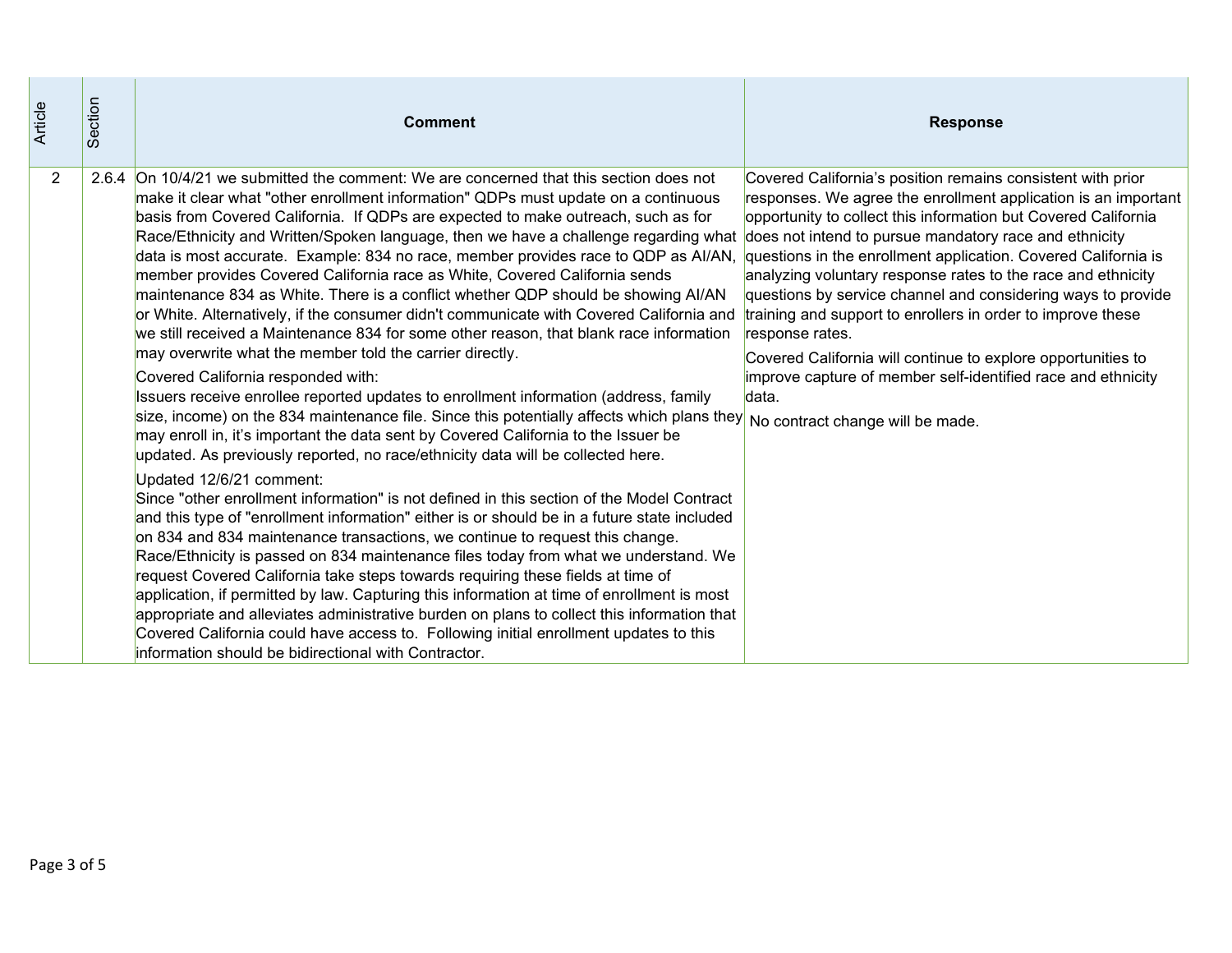| Article        | Section | <b>Comment</b>                                                                                                                                                                                                                                                                                                                                                                                                                                                                                                                                                                                                                                                                                                                                                                                                                                                                                                                                                                                                                                                                                                                                 | <b>Response</b>                                                                                                                                                                                                                                                                                                                                                                                                                                                                                                                               |
|----------------|---------|------------------------------------------------------------------------------------------------------------------------------------------------------------------------------------------------------------------------------------------------------------------------------------------------------------------------------------------------------------------------------------------------------------------------------------------------------------------------------------------------------------------------------------------------------------------------------------------------------------------------------------------------------------------------------------------------------------------------------------------------------------------------------------------------------------------------------------------------------------------------------------------------------------------------------------------------------------------------------------------------------------------------------------------------------------------------------------------------------------------------------------------------|-----------------------------------------------------------------------------------------------------------------------------------------------------------------------------------------------------------------------------------------------------------------------------------------------------------------------------------------------------------------------------------------------------------------------------------------------------------------------------------------------------------------------------------------------|
| 3              |         | 2.6.4 On 10/4/21 we submitted the comment: We request consideration be made that there<br>are mutually agreed upon additional fields that carriers send back to Covered California. responses. We agree the enrollment application is an important<br>As an example, if carriers are to update Race/Ethnicity data, we wonder if that should be opportunity to collect this information but does not intend to<br>sent to Covered California to update your records as well.<br>Covered California responded with:<br>As previously reported, no race/ethnicity data will be collected here.<br>Update 12/6/21 comment:<br>Race/Ethnicity is passed on 834 maintenance files today from what we understand. We<br>request Covered California take steps towards requiring these fields at time of<br>application, if permitted by law. Capturing this information at time of enrollment is most<br>appropriate and alleviates administrative burden on plans to collect this information that<br>Covered California could have access to. Following initial enrollment updates to this<br>information should be bidirectional with Contractor. | Covered California's position remains consistent with prior<br>pursue mandatory race and ethnicity questions in the enrollment<br>application. Covered CA is analyzing voluntary response rates<br>to the race and ethnicity questions by service channel and<br>considering ways to provide training and support to enrollers in<br>order to improve these response rates.<br>Covered CA will continue to explore opportunities to improve<br>capture of member self-identified race and ethnicity data.<br>No contract change will be made. |
| $\overline{2}$ |         | 3.1.1 QDP Model Contract - Page 30, Section 3.1.1 - The non-redlined, non-yellow<br>highlighted provision states the following:<br>For purposes of this Agreement, each dental plan issuer must be in "good standing",<br>which is determined by Covered California pursuant to 45 C.F.R § 156.200(b)(4) and<br>shall require: (i) Contractor to hold a certificate of authority from CDI or a specialized<br>health care service plan ("SHCSP") license from DMHC, as applicable, and<br>Not all plans which arrange for dental have a specialized plan license. Some, such as<br>Blue Shield of California have a full service license, which allows the plan to offer dental.<br>Recommend modifying the language to read instead: "or a specialized the relevant<br>health care service plan ("SHCSP") license form the DMHC."                                                                                                                                                                                                                                                                                                             | Contract language added: or the relevant health care service<br>plan ("HCSP") licensed from the DMHC."                                                                                                                                                                                                                                                                                                                                                                                                                                        |
| 2              |         | 3.1.3 QDP Model Contract - Page 33, Section 3.1.3 - 1366.6 exempts dental plans from offering Removed reference to off-exchange.<br>off-exchange standalone mirrored products. The inclusion of off-exchange may lead to<br>confusion. Suggest remove the inclusion of "off-exchange."                                                                                                                                                                                                                                                                                                                                                                                                                                                                                                                                                                                                                                                                                                                                                                                                                                                         |                                                                                                                                                                                                                                                                                                                                                                                                                                                                                                                                               |
| $\overline{2}$ |         | 3.1.3 Mirrored products were removed, but left reference to Off Exchange Stand-alone dental Removed reference to off-exchange.<br>products adhering to the Covered Ca Plan Naming Convention, since these plans are<br>not mirrored they do not adhere and should not be required to adhere to the Covered Ca<br>Plan Naming Conventions.                                                                                                                                                                                                                                                                                                                                                                                                                                                                                                                                                                                                                                                                                                                                                                                                      |                                                                                                                                                                                                                                                                                                                                                                                                                                                                                                                                               |
| Page 4 of 5    |         |                                                                                                                                                                                                                                                                                                                                                                                                                                                                                                                                                                                                                                                                                                                                                                                                                                                                                                                                                                                                                                                                                                                                                |                                                                                                                                                                                                                                                                                                                                                                                                                                                                                                                                               |